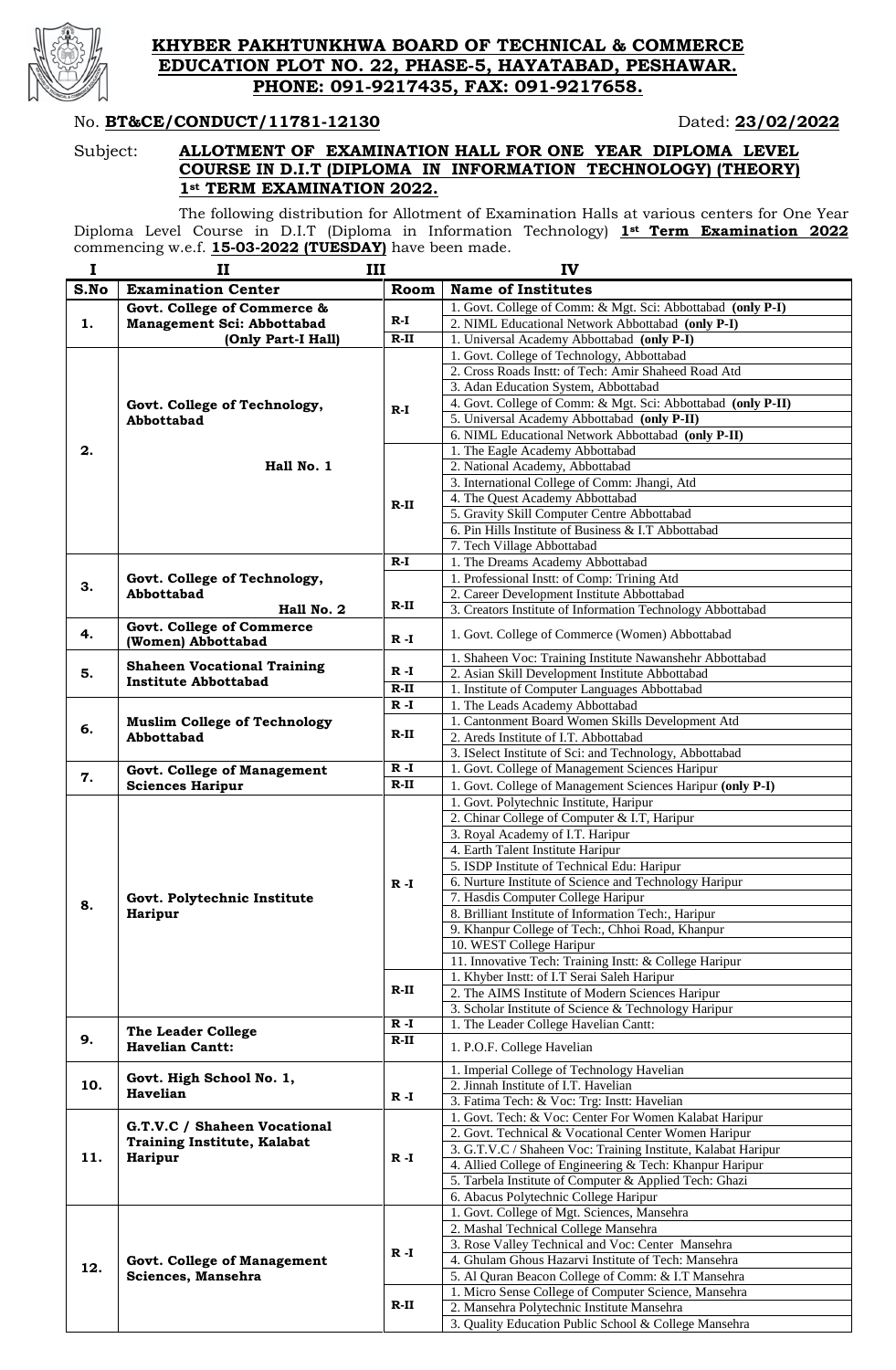| 13. | Shaheen Voc: / G.T.V.C (Boys)                                    | R -I     | 1. Shaheen Voc: / G.T.V.C (Boys) Khaki, Masehra                                                                  |
|-----|------------------------------------------------------------------|----------|------------------------------------------------------------------------------------------------------------------|
|     | Khaki, Masehra                                                   |          | 1. G.T.V.C (Boys) Mansehra                                                                                       |
|     |                                                                  |          | 2. The Asian College of Commerce Dara Mansehra<br>3. Voc: Trang Center Pakistan Red Crescent Society Msr         |
|     | Govt. Technical & Vocational                                     |          | 4. NIML National Institute of Modern Language Mansehra                                                           |
| 14. | Center (Boys) Mansehra                                           | R -I     | 5. Degree College of Comm: & Computer Sci Mansehra                                                               |
|     |                                                                  |          | 6. The Dreams Academy Mansehra<br>1. Institute of Professional Education Mansehra                                |
|     |                                                                  | $R - II$ | 2. Hope Institute Mansehra                                                                                       |
|     |                                                                  |          | 1. Trend Setter College of Tech:, Muzaffarabad, A.J.K                                                            |
|     |                                                                  |          | 2. Paragan Int'l: College of Comm & Comp Mansehra<br>3. Qalandar Abad College of Computer Mansehra               |
|     | The Global Wisdom School<br><b>Mansehra</b>                      |          | 4. New Age Computer Center, Mansehra                                                                             |
|     |                                                                  |          | 5. Frontier Institue of Modern Science: Mansehra                                                                 |
|     |                                                                  | R -I     | 6. The Proficient Education System Mansehra<br>7. Jinnah Deg: College of Comm: & Comp: Mansehra City             |
| 15. |                                                                  |          | 8. Instt: of Professional Studies Garhi Habibullah, Mansehra                                                     |
|     |                                                                  |          | 9. Pakistan College of Commerce & I.T, Mansehra<br>10. The Global Wisdom School Mansehra                         |
|     |                                                                  |          | 1. Syed Ahmad Shaheed Computer Center, Mansehra                                                                  |
|     |                                                                  | R-II     | 2. Islamic Instt: of Comp: & Eng; Language Mansehra                                                              |
|     |                                                                  |          | 3. Islamic Instt: Mansehra College of I.T and Sciences<br>4. Jinnah Institute of Computer Science, Mansehra      |
|     |                                                                  |          | 5. Hi- Tech College of Computer Sciences Mansehra                                                                |
|     |                                                                  |          | 1. Creative Institute of IT College, Shinkiari Mansehra                                                          |
| 16. | <b>Pakistan Group of Colleges</b>                                | $R - I$  | 2. Smart Institute of Information Technology Girwal Msr<br>3. The Leader College, Shinkiari Mansehra             |
|     | Shinkiari Mansehra                                               |          | 1. Pakistan Group of Colleges Shinkiari Mansehra                                                                 |
|     |                                                                  | $R-II$   | 2. Oriental College of Computer Mgt. Mansehra                                                                    |
| 17. | <b>Govt. College of Management</b><br><b>Sciences Balakot</b>    | $R - I$  | 1. Govt. College of Management Sciences Balakot<br>2. Govt. Skill Development Center Hassa Balakot               |
|     |                                                                  |          | 1. AL-Bukhary Institute of Technology Battagram                                                                  |
| 18. | AL-Bukhary Institute of Technology                               | $R - I$  | 2. Nandihar Institute of Technology, Battagram                                                                   |
|     | <b>Battagram</b>                                                 | $R-II$   | 1. Polytechnic Institute of Modern Tech: Ogai Msr<br>2. Jehan Sahiba Institute of I.T. Battagram                 |
| 19. | Govt. Centennial Model High                                      |          | 1. Orush Computer Academy Komila Dassu Kohistan                                                                  |
|     | <b>School Dassu Kohistan</b>                                     | $R - I$  | 2. Dream Institute of Comp: Language Dassu Kohistan                                                              |
|     | <b>Govt. College of Management</b>                               |          | 1. Changhose High Tech Instt: of I.T. Latamber Karak<br>2. Komal College of Edu: Science & Tech: Latamber, Karak |
|     |                                                                  |          | 3. Saad Polytechnic Institute Bannu                                                                              |
|     |                                                                  | $R - I$  | 4. Focus Institute of Computer Science Bannu                                                                     |
|     |                                                                  |          | 5. Help Polytechnic Institute, Bannu<br>6. Kurram Polytechnic Institute Bannu                                    |
| 20. | <b>Sciences No.1 Bannu</b>                                       |          | 7. Govt. College of Management Sciences No.1 Bannu                                                               |
|     |                                                                  |          | 1. I.T Computer Academy Bannu<br>2. Al-Tahrir Education System, Township Bannu /                                 |
|     |                                                                  |          | Bannu Institute of Health Sciences & I.T Bannu                                                                   |
|     |                                                                  | R-II     | 3. Pakistan Model School Kotka Anwar Khan, F.R. Bannu                                                            |
|     |                                                                  | $R-I$    | 4. Institute of Information Technology Bannu Township<br>1. Govt. College of Management Sciences No-2, Bannu     |
| 21. | <b>Govt. College of Management</b><br>Sciences No-2, Bannu       |          | 1. Working Folks Gram: High School Ghoriwala Bannu                                                               |
|     |                                                                  | R-II     | 2. Tracks Institute of Management Edu: & I.T Bannu                                                               |
|     | Govt. College of Technology<br><b>Bannu</b>                      |          | 1. Govt. College of Technology Bannu<br>2. Muhammad Umer Institute of I.T Bannu                                  |
|     |                                                                  |          | 3. Liaqat College of Education Bannu                                                                             |
| 22. |                                                                  | $R - I$  | 4. Insaf Institute of Engineering Bannu<br>5. Insar Model Sch: & Comp: Acad: Kotka Anwar Khan Bannu              |
|     |                                                                  |          | 1. P.P.C. College, Link Road Township Bannu                                                                      |
|     |                                                                  | R-II     | 2. Khyber College of Science & Technology Bannu                                                                  |
|     |                                                                  |          | 3. Govt. Tech: & Vocational Center (Boys) Bannu<br>4. Zakir Institute of Allied Health Sciences Bannu            |
|     |                                                                  |          | 1. Wafa Institute of Computer Training, Bannu                                                                    |
| 23. | Govt. Middle School No. 2,<br>Bannu                              | R -I     | 2. Bannu Polytechnic Institute Bannu                                                                             |
|     |                                                                  |          | 3. Global++ Institute of Computer Sciences, Bannu<br>4. City Computer & Typing Center Bannu City                 |
|     |                                                                  |          | 1. P.P.C. Inter College Bannu                                                                                    |
| 24. | Govt. High School No 1, Bannu                                    | $R - I$  | 2. Bannu College of Technology & Commerce Bannu.                                                                 |
|     |                                                                  | $R-II$   | 3. Madina Institute of IT Bannu<br>1. Centre of Academics Bannu                                                  |
|     |                                                                  |          | 1. Bannu Institute of Edu:Science and Tech: (BEST) Bannu                                                         |
| 25. | Bannu Institute of Science and<br><b>Technology (BEST) Bannu</b> | $R - I$  | 2. Islamia College of I.T. Bannu                                                                                 |
|     | Quaid-e-Azam Institute of Mgt.                                   |          | 3. Umer Institute of Medical Sciences & I.T Bannu<br>1. Quaid-e-Azam Institute of Mgt. Sci: Bannu                |
| 26. | <b>Sciences Bannu</b>                                            | $R - I$  | 2. Civil Tech Engineering Institute Bannu                                                                        |
|     |                                                                  |          | 1. Govt. College of Management Science Kohat                                                                     |
| 27. | Govt. College of Commerce &                                      |          | 2. Kohat Institute of Technology Kohat<br>3. Sky Net Institute of Technology Kohat                               |
|     | <b>Management Sci: Kohat</b>                                     | R -I     | 4. The competitor Academy Kohat                                                                                  |
|     |                                                                  |          | 5. New Frontier College Pindi Road Kohat                                                                         |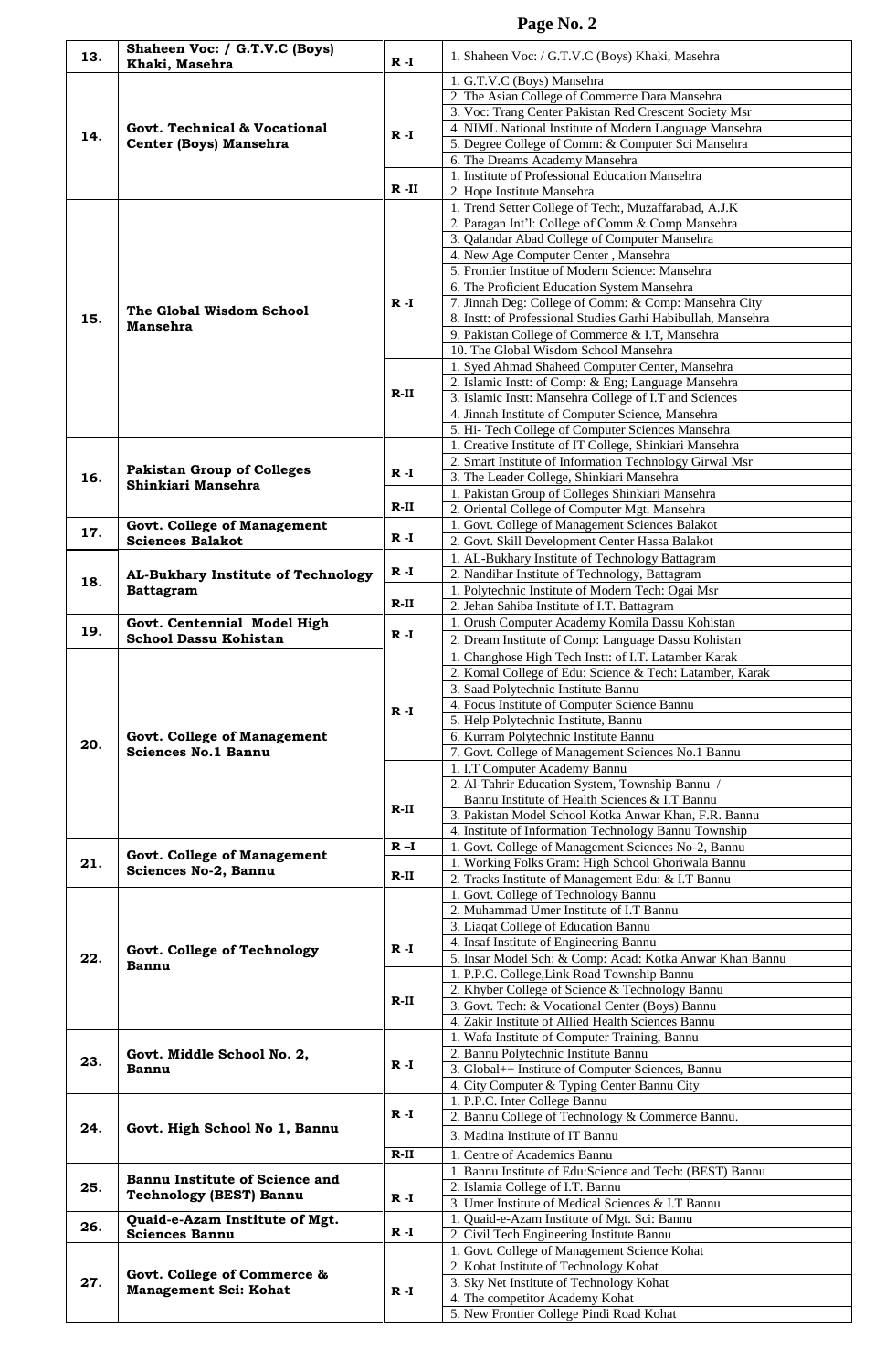|     |                                                      |         | 6. Global Institute of Technology Kohat                                                                |
|-----|------------------------------------------------------|---------|--------------------------------------------------------------------------------------------------------|
| 28. | <b>Unique Institute of Technology</b>                | $R - I$ | 1. Unique Institute of Technology Kohat                                                                |
|     | Kohat                                                |         | 2. Z-Talent Education Center Kohat                                                                     |
|     | Quaid Institute of Technology                        | $R - I$ | 1. Institute of Computer Experts (ICET) Kohat                                                          |
| 29. | Kohat                                                |         | 2. Kotal Institute of Technology Kohat                                                                 |
|     |                                                      | R-II    | 1. Quaid Institute of Technology Kohat                                                                 |
|     | Govt. College of Technology                          | $R - I$ | 1. Govt. College of Technology Kohat                                                                   |
| 30. | Kohat                                                | $R-II$  | 1. G.T.V.C (Boys) Kohat                                                                                |
|     |                                                      |         | 2. Expert Compter & Eng: Language Institute Kohat                                                      |
| 31. | <b>Faran Educational Academy</b>                     | $R-I$   | 1. Faran Educational Academy Kohat                                                                     |
|     | Kohat                                                | $R-II$  | 1. Faran Educational Academy Kohat                                                                     |
|     |                                                      |         | 1. Govt. College of Commerce Hangu                                                                     |
| 32. | <b>Govt. College of Commerce</b>                     | R -I    | 2. Vision Institute of I.T Hangu                                                                       |
|     | Hangu                                                |         | 3. Health Institute of Medical Sciences Hangu                                                          |
|     |                                                      | $R-II$  | 1. Master Academy of Information Technology Hangu                                                      |
|     | <b>Govt. Technical &amp; Vocational</b>              |         | 1. Union Computer Academy Hangu                                                                        |
| 33. | Center (B) Hangu                                     | $R - I$ | 2. Bab-Al-Madina Institute of Medical Science Hangu                                                    |
|     |                                                      |         | 3. Hi-Tech/Future Knowledge Academy Hangu                                                              |
|     |                                                      |         | 1. Blue Bird Institute of I.T Thall, Hangu                                                             |
|     | Govt. Higher Secondary School                        | $R - I$ | 2. Elevator Eng: Lang: & Comp: Academy Thall, Hangu                                                    |
| 34. | Doaba, Hangu                                         |         | 1. Islamic Institute of English Language & Computer Hangu                                              |
|     |                                                      | R -II   | 2. One Screen Computer Acad: \ Paradise Learning Center Hangu                                          |
|     |                                                      |         | 3. Iqra Model School & College Kacha Paka Kahi Hangu                                                   |
| 35. | Govt. Polytechnic Institute                          |         | 1. Govt. Polytechnic Institute Sadda Distt: Kurram                                                     |
|     | Sadda Distt: Kurram                                  | $R - I$ |                                                                                                        |
|     | Govt. Polytechnic Institute                          |         |                                                                                                        |
| 36. | Kalaya Orakzai                                       | R -I    | 1. Govt. Polytechnic Institute Kalaya Orakzai                                                          |
|     |                                                      |         | 1. Govt. College of Management Sci: Zarki Nasrati, Karak                                               |
|     | <b>Govt. College of Management</b>                   |         | 2. Govt. Technical and Vocational Centre (W) Karak                                                     |
| 37. | Sci: Zarki Nasrati, Karak                            | $R - I$ | 3. Star Technology College Karak                                                                       |
|     |                                                      |         | 4. Green Land Polytechnic Institute Karak                                                              |
|     | Dawn Polytechnic and                                 |         | 1. Dawn Polytechnic and Information Technology Karak                                                   |
| 38. | <b>Information Technology Karak</b>                  | R -I    | 2. Sheen Ghar Polytechnic Institute Karak                                                              |
|     |                                                      |         | 1. Faizan Polytechnic Institute Ambiri Killa, Karak                                                    |
|     |                                                      | $R - I$ | 2. Saad Computer Academy Karak                                                                         |
| 39. | <b>Faizan Polytechnic Institute</b>                  |         | 3. Al-Hafiz Computer Institute Karak                                                                   |
|     | Ambiri Killa, Karak                                  |         | 1. World Wide Institute of I.T & Coaching Academy Karak                                                |
|     |                                                      | R-II    | 2. Bostan College of I.T Karak                                                                         |
|     |                                                      |         | 1. Kurram Polytechnic Institute Serai Naurang                                                          |
|     | Kurram Polytechnic Institute<br><b>Serai Naurang</b> |         | 2. Aims College of I.T. Serai Naurang                                                                  |
| 40. |                                                      | $R - I$ | 3. Masar Com Computer, Serai Naurang                                                                   |
|     |                                                      |         | 1. Serai Naurang Computer Center Serai Naurang                                                         |
|     |                                                      | $R-II$  | 2. Marwat College of Commerce Serai Naurang                                                            |
|     |                                                      |         | 3. Bright Future Model School & College Serai Naurang                                                  |
|     | Govt. High School No. 1,                             |         |                                                                                                        |
| 41. | Tajori Lakki Marwat                                  | $R - I$ | 1. Saif Technical College Tajori, Lakki Marwat                                                         |
|     |                                                      |         | 1. Govt. College of Management Sci: Lakki Marwat                                                       |
|     | <b>Govt. College of Commerce</b>                     |         | 2. Iqra College of M.S Lakki Marwat                                                                    |
|     | & Management Sciences                                |         | 3. Lucky Computer Land, Lakki Marwat                                                                   |
| 42. | Lakki Marwat                                         |         | 4. Wisdom Institute of I.T, Lakki Marwat                                                               |
|     |                                                      | $R - I$ | 5. Niazi Polytechnic Institute Lakki Marwat                                                            |
|     |                                                      |         | 6. Marwat Computer Institute of I.T Lakki Marwat                                                       |
|     |                                                      |         | 7. Ahmad Institute of I.T Lakki Marwat                                                                 |
|     | Govt. High School No. 2                              | $R - I$ | 1. Pearl Computer Institute, Lakki Marwat                                                              |
| 43. | Lakki Marwat                                         | $R-II$  | 1. Afaq Institute of Technology Lakki Marwat                                                           |
|     |                                                      |         |                                                                                                        |
| 44. | Govt. Polytechnic Institute                          | $R - I$ | 1. Govt. Polytechnic Institute Lakki Marwat                                                            |
|     | Lakki Marwat                                         |         |                                                                                                        |
|     | Govt. College of Commerce &                          |         | 1. Govt. College of Management Sciences No-1, D.I.Khan                                                 |
| 45. | Management Sci: D.I.Khan                             | $R - I$ | Part-I candidates Roll No.<br>To Roll No.                                                              |
|     | Hall No. 1                                           |         | Part-II candidates Roll No.<br><b>To Roll No</b>                                                       |
|     | Govt. College of Commerce &                          |         | 1. Govt. College of Management Sciences No-1, D.I.Khan                                                 |
| 46. | Management Sci: D.I.Khan                             | $R-I$   | Part-I candidates Roll No.<br>To Roll No.                                                              |
|     | Hall No. 2                                           |         | Part-II candidates Roll No.<br><b>To Roll No</b>                                                       |
|     | Govt. College of Commerce &                          |         | 1. Govt. College of Management Sciences No-1, D.I.Khan                                                 |
| 47. | Management Sci: D.I.Khan                             | $R-I$   | Part-I candidates Roll No.<br>& onward + All Compart.                                                  |
|     | Hall No. 3                                           |         | Part-II candidates Roll No.<br>& onward + All Compart.                                                 |
|     |                                                      |         | 1.Govt. College of Technology D.I.Khan                                                                 |
|     |                                                      |         | 2. Cyber Links I.T College and Training Center D.I.Khan                                                |
|     |                                                      |         | 3. Bolan College of I.T. Paharpur, D.I.Khan                                                            |
|     |                                                      |         | 4. Afaq College of Computer Sci: Paharpur, D.I.Khan<br>5. Technical Educaiton Research Group, D.I.Khan |
|     |                                                      |         | 6. Pak Pearl School and College D.I.Khan                                                               |
|     | Govt. College of Technology                          | $R - I$ | 7. Gomal Polytechnic Institute, D.I.Khan                                                               |
| 48. | D.I.Khan                                             |         | 8. City Science College Paharpur D.I.Khan                                                              |
|     |                                                      |         | 9. AES College of I.T D.I.Khan                                                                         |
|     |                                                      |         | 10. Damaan College of I.T & Emerging Sciences D.I.Khan                                                 |
|     |                                                      |         | 11. City Science College D.I. Khan                                                                     |
|     |                                                      |         | 1. Superior professors Computer Institute D.I.Khan<br>2. College of Information Technology, D.I.Khan   |
|     |                                                      |         |                                                                                                        |
|     |                                                      |         | 3. Jawad Instt: of Medical & Allied Health Sci D.I.K                                                   |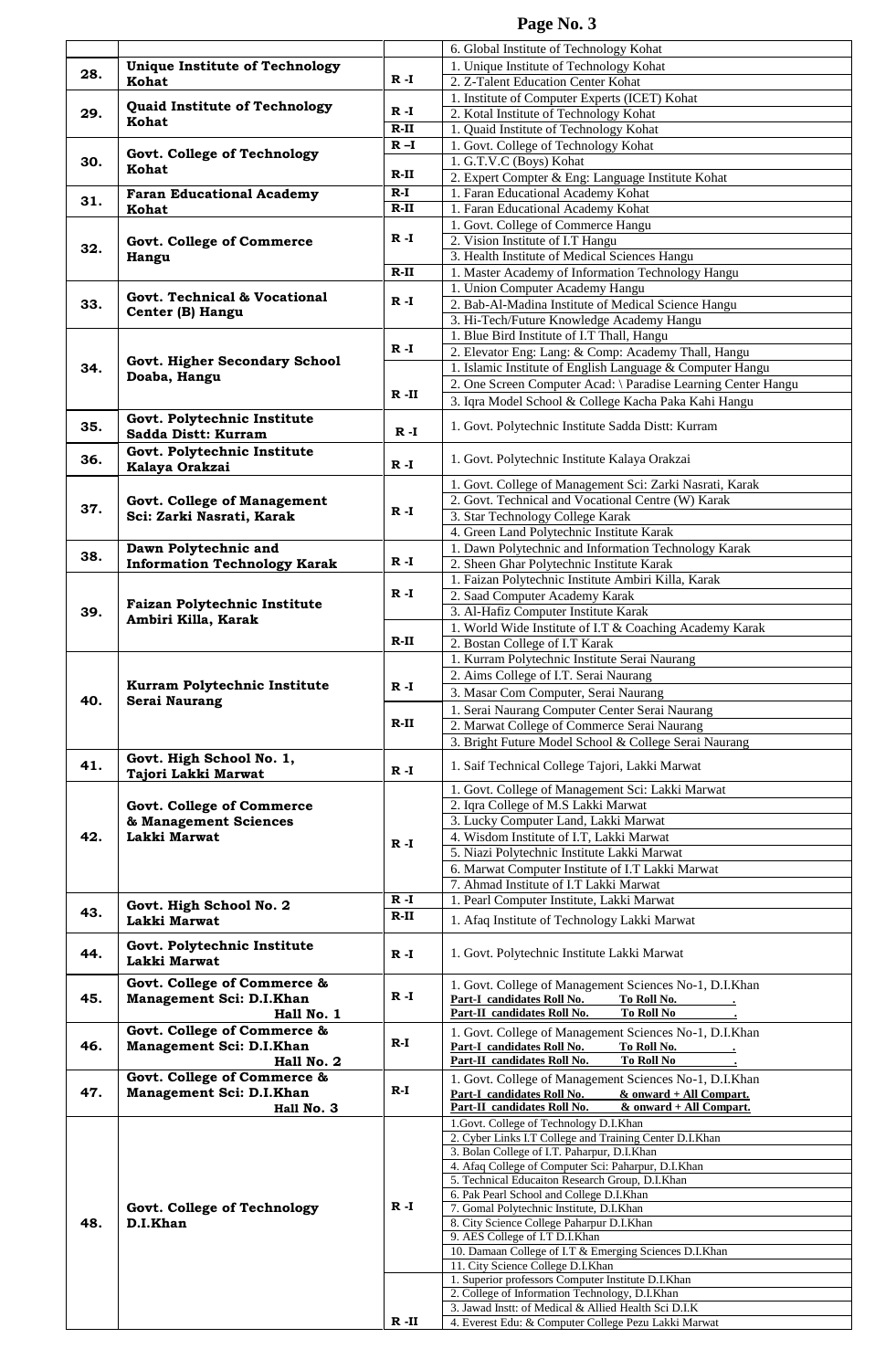|     |                                                               |          | 5. Islamia Polytechnic College, Darra Pezu, Lakki Marwat                                                             |
|-----|---------------------------------------------------------------|----------|----------------------------------------------------------------------------------------------------------------------|
|     |                                                               |          |                                                                                                                      |
| 49. | <b>Govt. College of Management</b>                            | $R - I$  | 1. Govt. College of Management Sciences No-2, D.I.Khan                                                               |
|     | Sciences No-2, D.I.Khan                                       |          | 2. Bismillah School & College Pamak D.I.Khan                                                                         |
| 50. | Leader School & College                                       | $R - I$  | 1. Superior Professional Computer Institute D.I.Khan                                                                 |
|     | Paroa D.I.Khan                                                | $R - I$  | 1. Future Computer World Tank                                                                                        |
| 51. | <b>Future Computer World Tank</b>                             | $R-II$   | 1. Future Computer World Tank                                                                                        |
|     | Govt. Technical & Vocational                                  |          |                                                                                                                      |
| 52. | <b>Center Tank</b>                                            | $R - I$  | 1. NAC Institute of Engineering & Technology Tank                                                                    |
|     |                                                               |          | 1. Govt. College of Management Sciences, Parachinar                                                                  |
| 53. | <b>Govt. College of Management</b>                            | R -I     | 2. City Institute of Information Technology Parachinar                                                               |
|     | <b>Sciences Parachinar</b>                                    | $R-II$   | 1. Chinar Computer Center, Parachinar                                                                                |
|     | Govt. Polytechnic Institute                                   |          | 1. Govt. Polytechnic Institute, Parachinar                                                                           |
| 54. | Parachinar                                                    | $R - I$  | 2. Advance Computer Academy Parachinar                                                                               |
|     | <b>Brighten Computer Academy</b>                              |          | 1. Brighten Computer Academy Parachinar                                                                              |
| 55. | Parachinar                                                    | $R-I$    | 2. University Institute of Technology Parachinar                                                                     |
| 56. | Silicon Valley Institute of I.T.                              |          | 1. Silicon Valley Institute of I.T. Parachinar                                                                       |
|     | Parachinar                                                    | $R - I$  |                                                                                                                      |
| 57. | <b>Govt. College of Management</b>                            |          | 1. Govt. College of Management Sciences Miranshah                                                                    |
|     | <b>Sciences Miranshah</b>                                     | $R - I$  | 2. Islamia Institute of Computer Miranshah                                                                           |
|     |                                                               | $R - I$  | 1. Sadiq College of I.T Mir Ali NWA                                                                                  |
| 58. | Sadiq College of I.T                                          |          | 2. Hi-Vision College Mirali NWA                                                                                      |
|     | Mir Ali NWA                                                   |          | 3. Shahzad Public Sch: & College, Shewa NWA                                                                          |
|     |                                                               | $R-II$   | 1. Green Hills Institute of I.T. Mir Ali                                                                             |
| 59. | <b>Govt. College of Management</b><br>Sciences, Wana (SWA)    | $R - I$  | 1. Govt. College of Management Sciences, Wana                                                                        |
|     | Govt. College of Comm: &                                      | $R - I$  | 1. Govt. College of Management Sciences Chitral                                                                      |
|     | Management Sci:, Chitral                                      |          | 1. Khashgher College of Comm: & Mgt: Sciences Chitral                                                                |
| 60. |                                                               |          | 2. New City College of Technology, Chitral                                                                           |
|     | Hall No. 1                                                    | $R$ -II  | 3. Reflex College of Technology Chitral                                                                              |
|     |                                                               |          | 4. Oriental Deg: College and Tech: Trng: Darosh Chitral                                                              |
|     |                                                               |          | 1. Darosh Institute of Comp: & Tech: Education, Chitral                                                              |
|     |                                                               |          | 2. Asian Institute of Information Technology, Chitral                                                                |
|     |                                                               |          | 3. Govt. Skill Development Center Bamburate Chitral                                                                  |
|     | Govt. College of Comm: &                                      | R-I      | 4. Govt. Technical & Vocational Center (W) Chitral                                                                   |
| 61. | Management Sci:, Chitral<br>Hall No. 2                        |          | 5. National College of Technology, Drosh, Chitral                                                                    |
|     |                                                               |          | 1. ARFA Karim Instt of Information Technology, Chitral                                                               |
|     |                                                               | $R-II$   | 2. Community Learning & Resource Center Chitral                                                                      |
|     |                                                               |          | 3. I.T.S.D College Chitral                                                                                           |
|     |                                                               |          | 4. Bright Future College of Technical Education Chitral                                                              |
|     | Govt. High School Booni<br><b>Upper Citral</b>                | $R-I$    | 1. Tameer-e-Seerat Model Coll: Warijun Mulkhow                                                                       |
| 62. |                                                               |          | 2. Salik Public School Chitral                                                                                       |
|     |                                                               |          | 3. Booni Institute of Education Chitral<br>Govt. Polytechnic Institute Batkhela                                      |
|     | Govt. Polytechnic Institute<br><b>Batkhela</b>                | $R - I$  | 2. College of Business & IT, Batkhela                                                                                |
| 63. |                                                               |          | 1. The Ocen Institute of Technology, Batkhela                                                                        |
|     |                                                               | R-II     | 2. Liaqat Instt/ Batkhela College of Med: & App Sci: Mkd                                                             |
|     |                                                               | $R - I$  | 1. Govt. Technical & Vocational Training Center Kharki, Dargai                                                       |
|     | Govt. Technical & Vocational                                  |          | 1. Iqra Computer Institute Dargai, Malakand                                                                          |
| 64. | Training Center Kharki, Dargai                                |          | 2. Sakhakot Polytechnic Institute Sakhakot Malakand                                                                  |
|     |                                                               | $R - II$ | 3. Dargai Focus Polytechnic Institute, Dargai Malakand                                                               |
|     |                                                               |          |                                                                                                                      |
| 65. |                                                               |          | 4. Malakand College of Tech: & Voc: Trng: Center Dargai                                                              |
|     | <b>Govt. College of Management</b>                            |          | 1. Govt. College of Management Science, Khar Bajuar                                                                  |
|     | Science, Khar Bajuar                                          | $R - I$  |                                                                                                                      |
| 66. | <b>Bajaur Inter Science College</b>                           | $R - I$  | 1. Suffah Coaching Academy Khar Bajaur                                                                               |
|     | <b>Khar Bajaur</b>                                            |          |                                                                                                                      |
|     | Govt. College of Technology,                                  | $R - I$  | 1. Govt. College of Technology, Khar Bajaur                                                                          |
| 67. | <b>Khar Bajaur</b>                                            |          | 1. Institute of Professional Studies Khar Bajuar                                                                     |
|     |                                                               | $R - II$ | 2. Govt. Technical Vocational Center (W), Khar Bajaur                                                                |
|     |                                                               | $R - I$  | 1. Govt. College of Comm: & Manag: Sci: Talash Dir (L)                                                               |
| 68. | Govt. College of Commerce &<br>Management Sci: Talash Dir (L) |          | 1. T.B.A. College Ouch Chakdara Dir Lower                                                                            |
|     |                                                               | R-II     | 2. Alhamra School & College Talash Dir (L)                                                                           |
|     | Malakand College of Comm: &                                   |          | 1. Malakand College of Comm: & Management Sciences Chakdara                                                          |
| 69. | <b>Management Sciences Chakdara</b>                           | $R - I$  | 2. Oriental College of Sci: & Tech: Chakdara Dir (Lower)                                                             |
|     |                                                               |          | 3. Khyber Institute of Medical Sciences Chakdara                                                                     |
|     |                                                               |          | 1. Chakdara Polytechnic Institute, Chakdara                                                                          |
| 70. | Chakdara Polytechnic Institute<br>Chakdara                    | $R - I$  | 2. Confidence Institute of Science Gul Abad, Dir (L)<br>3. Medicaid Institute of Medical and Technical Edu: Chakdara |
|     |                                                               |          | 4. Concept Institute of Technology Dir (Lower)                                                                       |
|     | Govt. Polytechnic Institute                                   |          |                                                                                                                      |
| 71. | Chakdara                                                      | $R - I$  | 1. Govt. Polytechnic Institute Chakdara                                                                              |
|     | Govt. College of Management                                   |          |                                                                                                                      |
| 72. | <b>Sciences Thana</b>                                         | $R - I$  | 1. Govt. College of Management Sciences Thana                                                                        |
|     |                                                               |          | 1. Thana Institute of Technology Thana                                                                               |
| 73. | <b>Thana Institute of Technology</b>                          | $R - I$  | 2. Vision Institute of Technology Thana                                                                              |
|     | Thana                                                         | $R-II$   | 1. Bright Future Instt of Science & Tech: Malakand                                                                   |
|     |                                                               |          | 1. Govt. Polytechnic Institute, Timergara                                                                            |
| 74. | Govt. Polytechnic Institute<br>Timergara                      | R -I     | 2. Career Building Academy & College of I.T Timergara                                                                |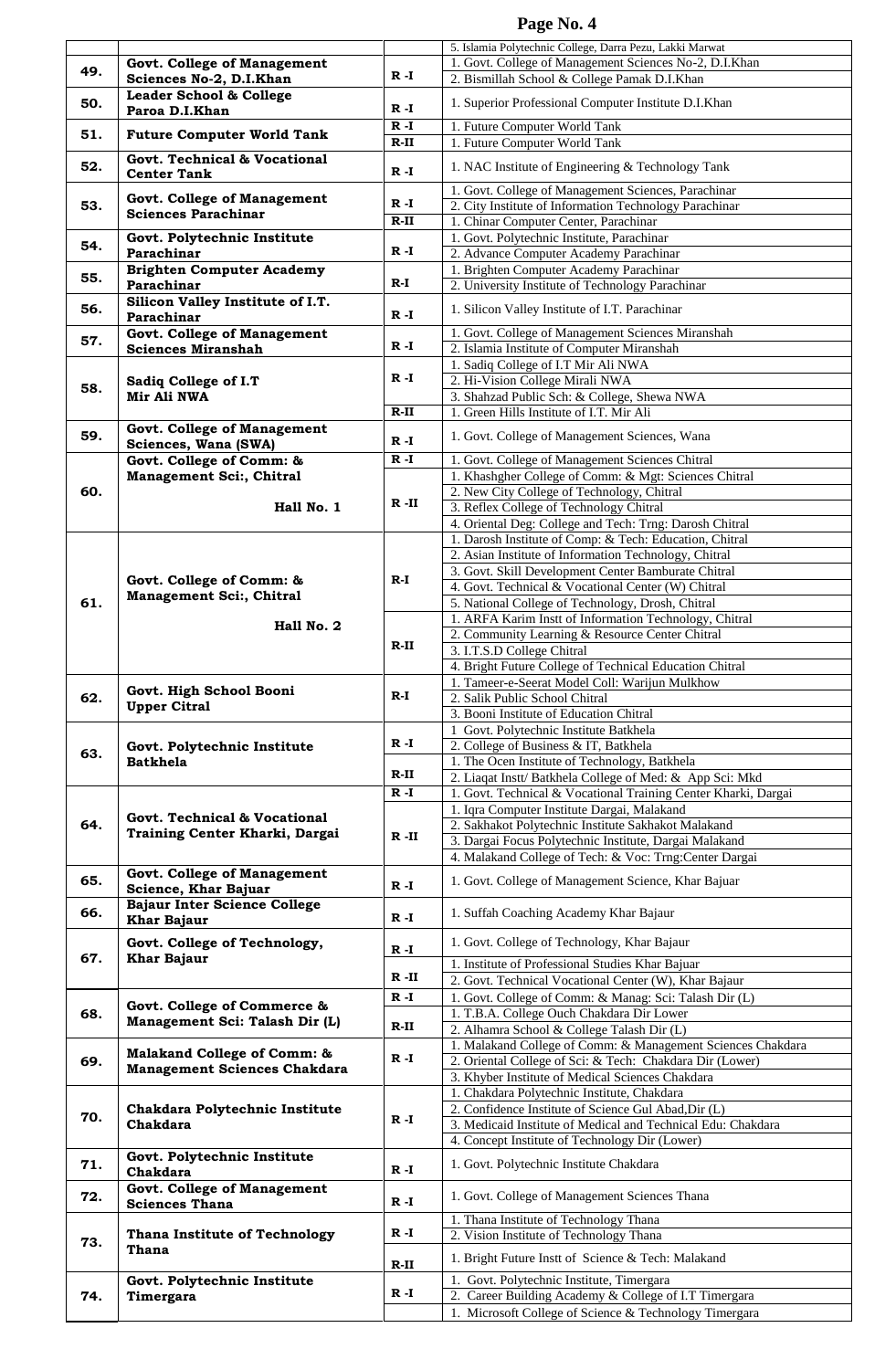|     | Hall No. 1                                                         | $R$ -II  | 2. Institute of Electrical & Electronics Timergara                                           |
|-----|--------------------------------------------------------------------|----------|----------------------------------------------------------------------------------------------|
|     | Govt. Polytechnic Institute<br>Timergara                           |          | 1. I.T. Park Institute of Computer Sci. Timergara                                            |
|     |                                                                    | R -I     | 2. Bukhara College of Sci: and Technology Timergara                                          |
|     |                                                                    |          | 3. Khyber Institute of Prof: Studies Blambat, Timergara                                      |
| 75. |                                                                    |          |                                                                                              |
|     |                                                                    |          | 4. Oxford College of Sci: and Technology Munda Dir (L)                                       |
|     | Hall No. 2                                                         |          | 1. Pak National College of Science & Tech: Timergara                                         |
|     |                                                                    | $R - II$ | 2. New Tech Institute of Computer Dir Lower                                                  |
|     |                                                                    |          | 1. Al-Azhar College of Science & Technology Timergara                                        |
|     |                                                                    |          | 2. Calypso System, Dir (Lower)                                                               |
|     |                                                                    |          | 3. Ample College of Learning, Dir                                                            |
|     | Govt. Polytechnic Institute                                        |          | 4. Sahara College of Management Sci: Timergara                                               |
| 76. | Timergara                                                          | $R - I$  | 5. Deep Knowledge Timergara Dir (L)                                                          |
|     | Hall No. 3                                                         |          | 6. Dir College of Science & Technology Timergara Dir (L)                                     |
|     |                                                                    |          | 7. Imperial Education System Timergara                                                       |
|     |                                                                    |          | 8. National Institute of Education Timergara                                                 |
|     |                                                                    | $R-II$   | 1. Quaid-e-Azam Institute of Comp: Sci, Timergara                                            |
|     | <b>Govt. College of Management</b>                                 |          | 1. Govt. College of Management Sciences Timergara                                            |
| 77. | <b>Sciences Timergara</b>                                          | R -I     | 2. Modern Institute of Science and I.T. Dir (Lower)                                          |
|     |                                                                    |          | 1. Shayan College of Modern Sciences & Tech: Dir (L)                                         |
| 78. | <b>Shayan College of Modern</b>                                    | $R - I$  | 2. New Bukhara College of Sci: & Tech: Maidan Dir (L)                                        |
|     | Sciences & Tech: Dir (L)                                           | $R-II$   |                                                                                              |
|     |                                                                    |          | 1. Deep Mind Institute of Modern Sciences & Tech: Edu: Dir (L)                               |
| 79. | Govt. College of Commerce &                                        | $R - I$  | 1. Govt. College of Management Sci: Wari Dir (Upper)                                         |
|     | Management Sci: WariDir (U)                                        |          | 2. Sheringal College of Education                                                            |
| 80. | Govt. Polytechnic Institute                                        | $R - I$  | 1. Govt. Polytechnic Institute Wari Dir Upper                                                |
|     | Wari Dir Upper                                                     |          |                                                                                              |
|     |                                                                    |          | 1. E-Tech Institute Dir Upper                                                                |
|     |                                                                    |          | 2. Calypso System, Dir (Upper)                                                               |
|     |                                                                    |          | 3. Kumrat Institute of IT Dir (Upper)                                                        |
| 81. | E-Tech Institute Dir Upper                                         | $R - I$  | 4. Lawari Institute Of Technology Dir(Upper)                                                 |
|     |                                                                    |          | 5. Hi-Tech Institute of Vocational Education Dir (Upper)                                     |
|     |                                                                    |          | 6. Dir Paramedical & Management Institute Dir Upper                                          |
|     |                                                                    |          | 7. Frontier College of I.T. Dir (Upper)                                                      |
|     |                                                                    | R -I     |                                                                                              |
|     |                                                                    |          | 1. Govt. Polytechnic Institute Buner                                                         |
| 82. | Govt. Polytechnic Institute Buner                                  | R -II    | 1. Govt. Polytechnic Institute Buner                                                         |
|     |                                                                    |          | 2. Govt. College of Management Sciences Swari, Buner                                         |
|     |                                                                    |          | 3. Qadam Institute of IT Buner                                                               |
|     |                                                                    |          | 1. Al-Saeed Academy Buner /                                                                  |
|     |                                                                    |          | The Brain Soft I.T Academy and English Language Buner                                        |
|     |                                                                    | R -I     | 2. Rafiq Institute of I.T, Swari, Buner                                                      |
|     | Govt. Higher Secondary School<br><b>Chinar Buner</b>               |          | 3. Buner Polytechnic Institute Buner                                                         |
| 83. |                                                                    |          | 4. Buner Institute of Science and Technology Buner                                           |
|     |                                                                    |          | 1. Nu-Tronix Computer Institute Buner                                                        |
|     |                                                                    | $R$ -II  | 2. World Vision College, Buner                                                               |
|     |                                                                    |          | 3. Peshawar College of Technology Nawagai, Buner                                             |
|     |                                                                    |          | 1. Govt. College of Management Sciences Sangota, Swat                                        |
|     |                                                                    |          | 2. IMS Jahanzeb College Swat                                                                 |
|     | <b>Govt. College of Management</b>                                 |          | 3. Noor Computer Academy Khwaza Khela Swat                                                   |
| 84. | Sciences Sangota, Swat                                             |          | 4. College of Advancing Technology, Matta Swat                                               |
|     |                                                                    | $R - I$  | 5. NEXUS Institute of IT, Swat                                                               |
|     |                                                                    |          |                                                                                              |
|     |                                                                    |          | 6. Saidu Polytechnic Institute, Saidu Sharif, Swat                                           |
|     |                                                                    |          | 1. Govt. College of Technology Swat                                                          |
|     |                                                                    |          | 2. Swat Polytechnic Institute Mingora Swat                                                   |
|     |                                                                    |          | 3. Iqra Institute of Technical Education Mingora Swat                                        |
|     | Govt. College of Technology                                        |          | 4. Sayyed College of Science and Tech: Rahimabad, Swat                                       |
| 85. | Swat                                                               | $R - I$  | 5. Madeena College of Science & Technology Swat                                              |
|     |                                                                    |          | 6. Brain X College of Science, Swat                                                          |
|     |                                                                    | R-II     | 1. Khyber Computer & Vocational Centre Swat                                                  |
|     |                                                                    |          | 2. Swat Edu: Complex of Modern Studies Swat                                                  |
|     |                                                                    |          | 3. Honey Technical Academy for Women Swat                                                    |
| 86. | Govt. Technical & Vocational                                       |          | 1. Govt. Technical & Vocational Center (B) Mingora Swat                                      |
|     | Center (B) Mingora Swat                                            | $R-I$    | 2. Nisar College of Mgt. & Technology Mingora Swat                                           |
|     |                                                                    |          | 1. Swat College of Science and Tech: Saidu Sharif Swat                                       |
|     |                                                                    |          | 2. The College of Modern Science Saidu Sharif Swat                                           |
|     |                                                                    | $R - I$  | 3. City Computer Instt: & Technology Swat                                                    |
| 87. | Swat College of Science and<br><b>Technology Saidu Sharif Swat</b> |          | 4. Engineering Art Technology & Voc: Centre Swat                                             |
|     |                                                                    |          | 1. Max Tech Computer Institute Swat                                                          |
|     |                                                                    | $R-II$   | 2. Islamia College of Technology Mingora Swat                                                |
|     |                                                                    |          | 3. Brilliant Institute of Information Tech: Swat                                             |
|     |                                                                    |          | 1. The Janas Khan Instt: of Skills Green Chowk Mingora, Swat                                 |
|     | The Janas Khan Instt: of Skills                                    |          | 2. Mingora College of Science & Technology Mingora Swat                                      |
| 88. | Green Chowk Mingora, Swat                                          | $R - I$  | 3. Indus Polytechnic Institute Odigram Swat                                                  |
|     |                                                                    |          |                                                                                              |
|     |                                                                    |          |                                                                                              |
|     |                                                                    |          | 4. Falcon Computer Institute Mingora Swat<br>1. Kabal Institute of Modern Sciences Swat      |
| 89. | Kabal Institute of Modern                                          | $R-I$    |                                                                                              |
|     | <b>Sciences Swat</b>                                               |          | 2. Khyber Technical College, Kabal, Swat                                                     |
|     | Govt. Polytechnic Institute                                        | R -I     | 1. Govt. Polytechnic Institute Matta Swat                                                    |
| 90. | <b>Matta Swat</b>                                                  |          | 2. Islamia Institute of Computer Education Swat                                              |
|     |                                                                    | $R-II$   | 1. G.T.V.C (Boys) Matta, Swat                                                                |
| 91. | G.T.V.C (Boys) Madyan Swat                                         | R -I     | 1. G.T.V.C (Boys) Madyan Swat                                                                |
| 92. | Govt. Polytechnic Institute                                        |          | 2. Madyan Institute of Advance Studies Madyan Swat<br>1. Govt. Polytechnic Institute Shangla |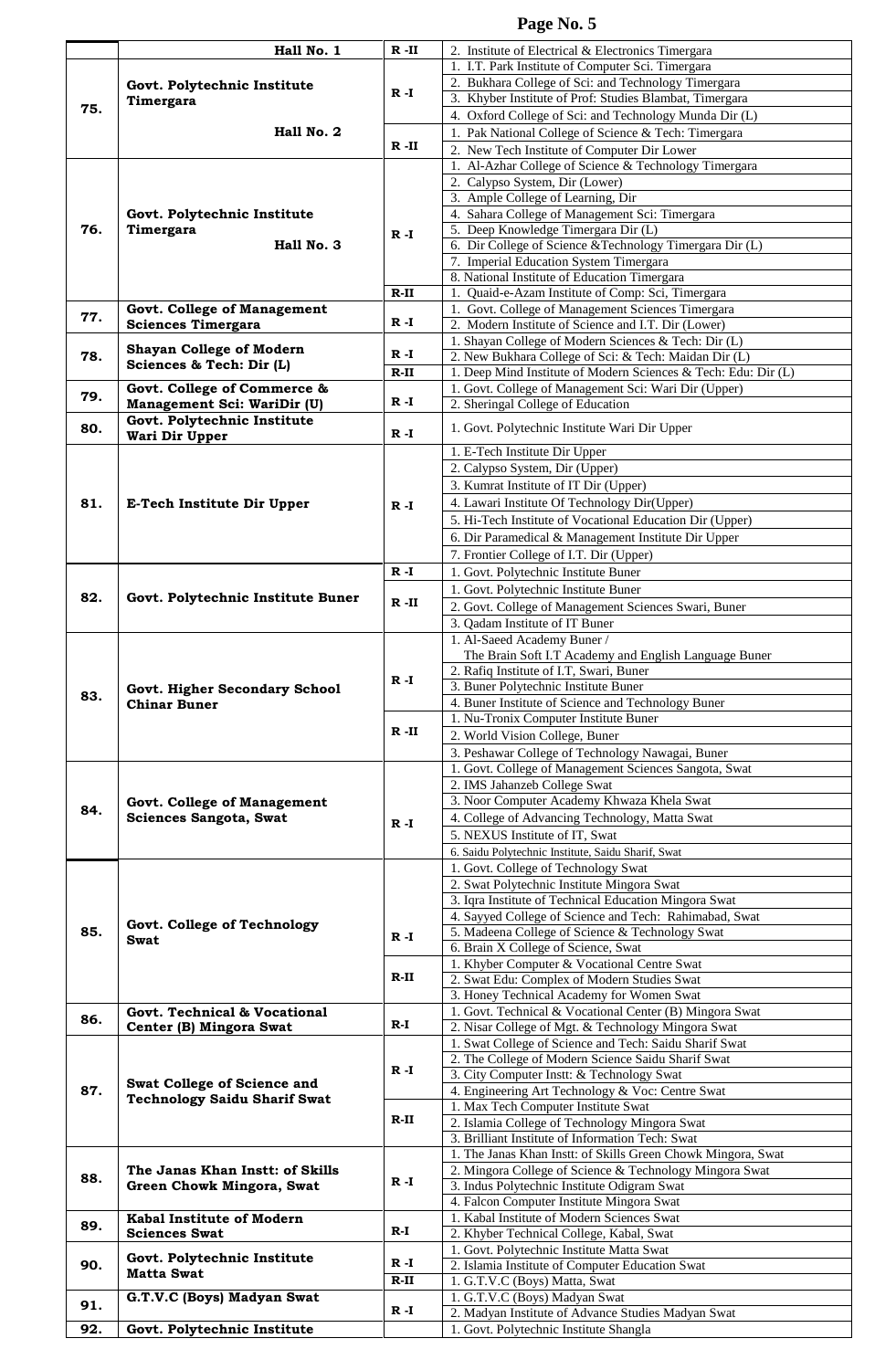|      | Shangla                                                                          | $R - I$           |                                                                                                                                                                                                                                                                                                                                                                                                                                                                                                       |
|------|----------------------------------------------------------------------------------|-------------------|-------------------------------------------------------------------------------------------------------------------------------------------------------------------------------------------------------------------------------------------------------------------------------------------------------------------------------------------------------------------------------------------------------------------------------------------------------------------------------------------------------|
| 93.  | Govt. College of Management<br><b>Sciences Besham</b><br>(Only Part-I Hall)      | $R-I$             | 1. Govt. College of Management Sciences Besham                                                                                                                                                                                                                                                                                                                                                                                                                                                        |
| 94.  | Govt. College of Commerce &<br>Management Sci: No.1, Mardan<br>Hall No. 1        | $R - I$           | 1. Govt. College of Comm: & Mgt. Sce: 1, Mardan                                                                                                                                                                                                                                                                                                                                                                                                                                                       |
|      |                                                                                  |                   | 1. Bay Bay Institute of I.T. Mardan<br>2. Govt. College of Commerce (Women) Mardan<br>3. Saif Memorial College, Mardan<br>4. Napster Institute Mardan<br>5. The Pelican Coll: & Learning Center Mardan<br>6. The Mardan College of I.T. Mardan<br>7. Khyber Institute of Professional Stu: Katlang                                                                                                                                                                                                    |
| 95.  | Govt. College of Commerce &<br>Management Sci: No.1, Mardan<br>Hall No. 2        | $R - I$           | 8. Mardan Instt: of Tech: & Mgt. Sci, Mardan<br>9. Services Public School and College Mardan<br>10. Peshawar Instt: of Tech: Mardan Branch<br>11. Universal Instt: of Tech:, Risalpur Cantt: Nsr<br>12. Universal Institute of Technology Mardan<br>13. Ilham Institute of Technology Mardan<br>14. The Eagle Institute Mardan                                                                                                                                                                        |
|      |                                                                                  | $R-II$            | 1. Unicom College of Business Studies Rustam<br>2. Islamia I.T College Mardan<br>3. IT Trainer Institute Mardan<br>4. Vision Instt of Information Tech Muqam Chowk, Mardan                                                                                                                                                                                                                                                                                                                            |
| 96.  | Govt. College of Commerce &<br>Mgt. Sci: No-2, Mardan                            | $R - I$           | 1. Govt. College of Management Sciences No-2, Mardan.                                                                                                                                                                                                                                                                                                                                                                                                                                                 |
| 97.  | Govt. Tect: & Vocational Center (B)                                              | $R - I$           | 1. G.T.V.C (Boys) Near Muhabbatabad Patak, Mardan                                                                                                                                                                                                                                                                                                                                                                                                                                                     |
| 98.  | Muhabbatabad Patak, Mardan<br>Govt. Higher Secondary School<br>Kata Khat, Mardan | $R - I$           | 1. G.T.V.C (Boys) Palo Dheri, Mardan<br>2. G.T.V.C Gujrat, Mardan<br>3. G.T.V.C Gujrat SubCampus, Sawaldher, Mardan                                                                                                                                                                                                                                                                                                                                                                                   |
|      |                                                                                  |                   | 4. Brilliant College of Information Technology, Mardan                                                                                                                                                                                                                                                                                                                                                                                                                                                |
| 99.  | Govt. Poly: Institute<br><b>Takhtbhai</b>                                        | R -I              | 1. Govt. Polytechnic Institute Takhtbhai                                                                                                                                                                                                                                                                                                                                                                                                                                                              |
|      | Hall No. 1                                                                       | $R-II$            | 1. Govt. Polytechnic Institute Takhtbhai                                                                                                                                                                                                                                                                                                                                                                                                                                                              |
| 100. | Govt. Poly: Institute<br><b>Takhtbhai</b>                                        | $R - I$           | 1. G.T.V.C (Boys) Takht Bhai<br>2. National College of Sci: & Tech: Lundkhwar<br>1. G.T.V.C. Hathian, Mardan                                                                                                                                                                                                                                                                                                                                                                                          |
|      | Hall No. 2                                                                       | R-II              | 2. Quaid-e-Azam College of Science & Tech: Takht Bhai                                                                                                                                                                                                                                                                                                                                                                                                                                                 |
| 101. | Shergarh Polytechnic Institute<br>Shergarh                                       | R -I              | 1. Shergarh Polytechnic Institute, Shergarh<br>2. Reflex College of Technology Katlang Mardan<br>1. Lund Khwar Polytechnic Institute of Tech: Lundkhwar                                                                                                                                                                                                                                                                                                                                               |
|      |                                                                                  | $R-II$            | 2. Ox Bridge Institute Katlang Mardan                                                                                                                                                                                                                                                                                                                                                                                                                                                                 |
| 102. | Govt. College of Commerce &<br>Management Sci: Swabi                             | $R - I$           | 1. Govt. College of Comm: and Management Sci. Swabi<br>2. Abasyn Computer Institute Ghazi<br>3. Comstech College of Management Sci: & Tech: Swabi<br>4. The Sublime College of Information Technology Swabi<br>5. Abaseen College of Technology Qazi Abad Swabi<br>6. Razar Trade Test Institute, Swabi<br>7. Swabi College of Information Technology Swabi<br>8. The Glorious College of Science & Technology Swabi<br>9. Devine Education Academy Shewa Adda Swabi<br>10. FENIX Alcove School Swabi |
|      |                                                                                  | $R-II$            | 1. Shaheen Vocational Trg: Instt: Gadoon Amazai Swabi<br>2. Shaukat Memorial College of Tech: Swabi<br>3. Quaid Institute of Science and Technology Swabi<br>4. Govt. College of Management Sci: (W) Kotha, Swabi                                                                                                                                                                                                                                                                                     |
| 103. | Govt. College of Technology<br>Swabi                                             | $R - I$           | 1. Govt. College of Technology Swabi<br>2. Salatura Educational College Swabi<br>3. Sweedish International Institute of Technology Swabi                                                                                                                                                                                                                                                                                                                                                              |
|      |                                                                                  | $R-II$            | 1. International College of Technology Swabi<br>2. Swabi Institute of Management Sciences Swabi<br>3. The Stepping Stone Education System Swabi                                                                                                                                                                                                                                                                                                                                                       |
| 104. | <b>Himalaya Institute of Science</b><br>and Technology Swabi                     | $R - I$<br>$R-II$ | 1. Himalaya Institute of Science and Technology Swabi<br>1. E-Power College Topi, Swabi<br>2. Aim Achiever Model School and College Swabi<br>3. Frontier College of Information Tech: Swabi                                                                                                                                                                                                                                                                                                           |
| 105. | <b>Prince Salman College of</b><br>Professional Edu: Islamabad                   | $R - I$           | 1. Prince Salman Coll: of Prof: Edu: (Sultana Foud:) Islamabad<br>2. Heritage Institute of Technology Ghazi Haripur                                                                                                                                                                                                                                                                                                                                                                                   |
| 106. | Govt. College of Commerce &<br><b>Management Sciences Charsadda</b>              | $R - I$           | 1. Govt. College of Comm: & Management Sci: Charsadda<br>2. College of Global IT Charsadda<br>3. Al-Shifa College of Technical Sciences Charsadda<br>4. District College of Management Sciences Charsadda /<br>The Jinnah College, Mardan Road, Charsadda<br>5. Al-Muslim College Charsadda                                                                                                                                                                                                           |
| 107. | <b>Charsadda Institute of Technology</b><br>Charsadda                            | $R - I$           | 1. Network Institute of Computer & Engineering Charsadda.<br>2. National Institute of Science, Charsadda<br>3. Professional Institute of Technology Charsadda<br>4. Charsadda Institute of Technology Charsadda                                                                                                                                                                                                                                                                                       |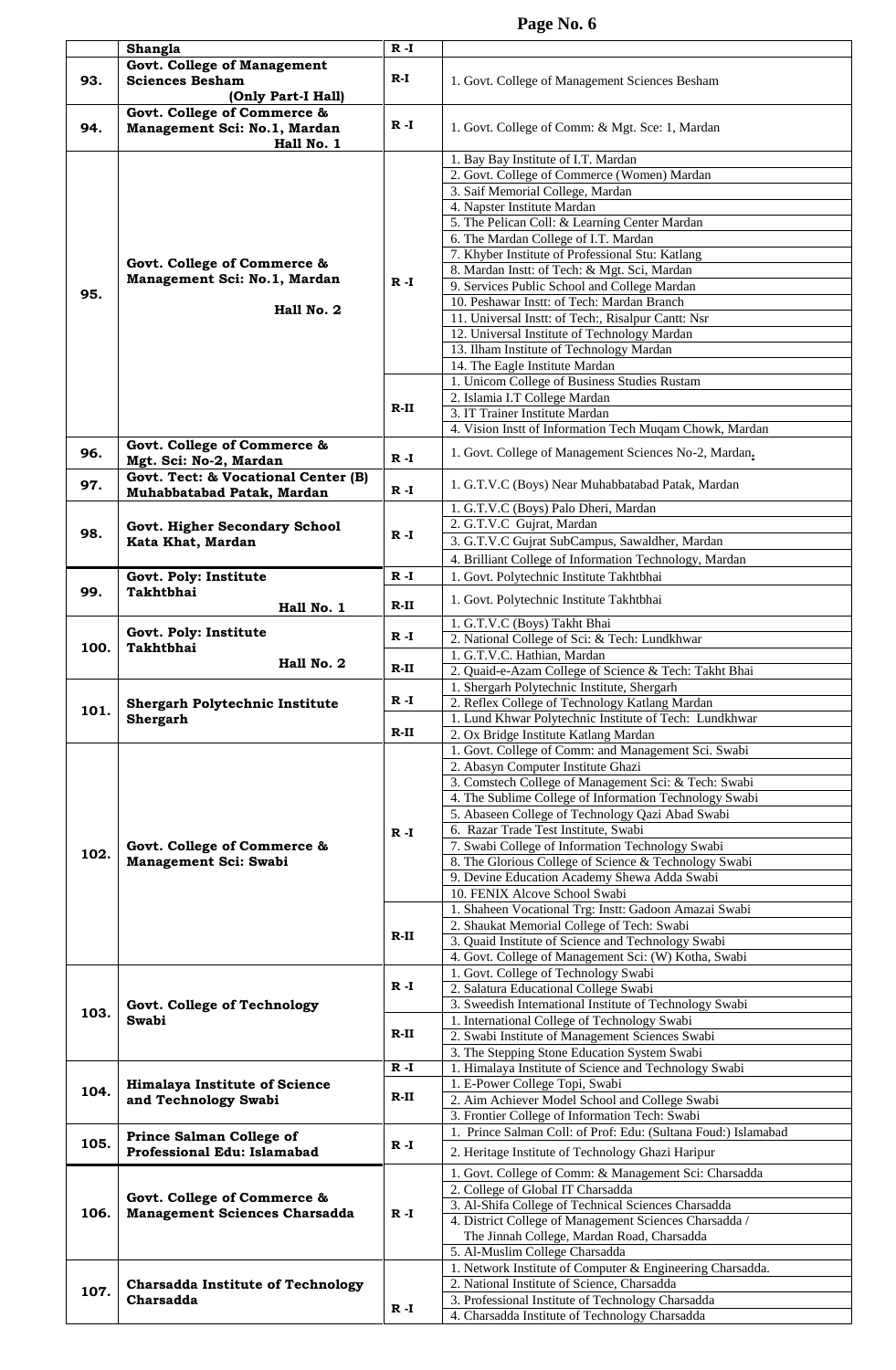|      |                                                         |          | 5. Institute of Professional Leaders Charsadda                  |
|------|---------------------------------------------------------|----------|-----------------------------------------------------------------|
|      | Govt. College of Technology Tangi                       | $R - I$  | 1. Govt. College of Technology Tangi                            |
| 108. |                                                         |          | 2. New Frontier Institute of Technology Tangi                   |
|      | Hall No. 1                                              |          | 3. Hira Tech: College Mandani Bazar Charsadda                   |
|      |                                                         |          | 1. G.T.V.C. (Boys) Mirza Dher, Charsadda                        |
|      | Govt. College of Technology Tangi                       |          | 2. Professional Institute of Tech: Tangi Branch                 |
| 109. |                                                         | $R - I$  |                                                                 |
|      | Hall No. 2                                              |          | 3. G.T.V.C. (Boys) Charsadda                                    |
|      |                                                         |          | 4. Al-Asad School & College, Charsadda                          |
|      | G.T.V.C. (Boys) Umerzai,                                |          | 1. G.T.V.C. (Boys) Umerzai, Charsadda                           |
| 110. | Charsadda                                               | R -I     | 2. Spring Field Sch: & College Umerzai Charsadda                |
|      | I.C.M.S School & College                                |          |                                                                 |
| 111. |                                                         | R -I     | 1. Frontier College of I.T Charsadda                            |
|      | <b>System Charsadda</b><br>Hall No. 1                   |          |                                                                 |
| 112. | I.C.M.S School & College                                |          | 1. Frontier Institute of Tech: Mardan Road Charsadda            |
|      | System Charsadda<br>Hall No. 2                          | R -I     |                                                                 |
|      |                                                         |          | 1. Khyber Institute of Technology Mardan Rd. Charsadda          |
|      |                                                         | R -I     | 2. Candle Institute of Modern Eng: Lang: & I.T Charsadda        |
| 113. | Govt. High School Garhi                                 |          | 1. Spectrum College of IT Charsadda                             |
|      | <b>Hameed Gul Charsadda</b>                             | $R-II$   | 2. Charsadda Instt: of Tech: Mandani, Charsadda                 |
|      |                                                         |          | 3. Paradise Institute of I.T. & Comm: Charsadda                 |
|      |                                                         |          |                                                                 |
|      | Govt. College of Comm: &                                | $R-I$    | 1. Govt. College of Comm: & Management Sc: Shabqadar            |
| 114. | Management Sc: Shabqadar                                |          | 2. Professors Computer and Coaching Academy Shabqadar           |
|      | (Only Part-I Hall)                                      |          |                                                                 |
|      | <b>Charsadda Institute of</b>                           |          | 1. Charsadda Institute of Technology Shabqadar                  |
| 115. | <b>Technology Shabqadar</b>                             | $R - I$  |                                                                 |
|      |                                                         |          | 1. Cyber Institute of Technology Shabqadar                      |
|      |                                                         | $R - II$ |                                                                 |
|      |                                                         |          | 1. Imperial College of Engineering Literacy Shabqadar /         |
| 116. | <b>Imperial College of Engineering</b>                  |          | Institute of Computer and Eng: Language Shabqadar               |
|      | Literacy Shabqadar                                      | $R - I$  | 2. Hafiz Sareer Institute of I.T Shabqadar                      |
|      |                                                         |          |                                                                 |
| 117. | Govt. Technical Institute                               |          | 1. Govt. Technical Institute Ekka Ghund                         |
|      | <b>Ekka Ghund</b>                                       | R -I     | 2. Govt. College of Comm: & Management Sci: Ghallanai           |
|      | Govt. College of Mgt. Sciences                          |          |                                                                 |
| 118. | No-1, Jalozai, Nowshera                                 | $R - I$  | 1. Govt. College of Mgt: Sci: No-1, Jalozai, Nowshera           |
|      |                                                         |          | 1. Govt. College of Management Sci: No-2, Manki Nowshera        |
|      | Govt. College of Comm: &                                | R -I     | 2. Shaheen College of Technology Nowshera                       |
| 119. |                                                         |          | 3. Noble College of Technology, Jehangira Nowshera              |
|      | Management Sciences No-2,                               |          |                                                                 |
|      | Manki Sharif, Nowshera                                  |          | 4. Stem School of Management and Tech: Nowshera                 |
|      |                                                         |          | 5. Khan Education System Kheshgi, Nowshera                      |
| 120. | <b>Govt. College of Technology</b>                      | $R - I$  | 1. Govt. College of Technology Nowshera                         |
|      | <b>Nowshera</b>                                         | $R-II$   | 1. Nowshera International School and College Nowshera           |
|      |                                                         |          | 1. Forward Institute of Technology Nowshera                     |
|      | <b>Forward College of</b><br><b>Technology Nowshera</b> | $R - I$  | 2. Grace Institute Nowshera                                     |
| 121. |                                                         |          | 3. Candle of Edu: & Castle of Scholar Schooling System Nowshera |
|      |                                                         |          | 1. Apostle College of Commerce Nowshera                         |
|      |                                                         | $R-II$   |                                                                 |
|      |                                                         |          | 2. GTVC/Shaheen Vocational Training Institute Jehangira         |
|      |                                                         |          |                                                                 |
|      |                                                         |          | 1. New Shaheen Sch: & College of Tech: Pirpai Nowshera          |
| 122. | New Shaheen Sch: & College                              | R -I     | 2. Cambridge Institute of Technology, Nowshera                  |
|      | of Tech: Pirpai Nowshera                                |          | 3. The Georgia Institute of Technology Pabbi                    |
|      |                                                         |          | 1. Pakistan Degree College of Commerce & Inf: Sci: Nowshera     |
|      |                                                         |          | 2. Pakistan Institute of Prof: Studies Nowshera                 |
|      |                                                         |          | 3. Ummah College of Technology Nowsehra                         |
|      | Pakistan Degree College of                              |          |                                                                 |
| 123. | Commerce, Nowshera                                      | $R - I$  | 4. The National Computer Academy Nowshera                       |
|      |                                                         |          | 5. City Degree College & School Nowshera                        |
|      |                                                         |          | 6. Suffa Institute of Modern Sciences Nowshera                  |
|      |                                                         |          | 7. G.T.V.C (Boys) Akora Khattak                                 |
| 124. | <b>New Neelab Institute of Science</b>                  |          | 1. New Neelab Institute of Science and Technology Pabbi         |
|      | and Technology Pabbi                                    | R -I     | 2. The Leaders Computer Institute Pabbi                         |
|      | Aazan Polytechnic Institute                             |          |                                                                 |
| 125. | <b>G.T Road Pabbi</b>                                   | R -I     | 1. Aazan Polytechnic Institute G.T Road Pabbi                   |
|      |                                                         |          |                                                                 |
| 126. | Govt. College of Commerce                               | $R - I$  | 1. Govt. College of Comm: & Management Sc: Peshawar             |
|      | & Management Sci: No. 1,<br>Peshawar                    |          | Part-I candidates Roll No.<br>To Roll No.                       |
|      | Hall No. 1                                              |          | Part-II candidates Roll No.<br><b>To Roll No</b>                |
|      | <b>Govt. College of Commerce</b>                        |          | 1. Govt. College of Comm: & Management Sc: Peshawar             |
| 127. | & Management Sci: No. 1,                                | R -I     | Part-I candidates Roll No.<br>$&$ onward + All Compart.         |
|      | Peshawar<br>Hall No. 2                                  |          | Part-II candidates Roll No.<br>& onward + All Compart.          |
|      | <b>Govt. College of Commerce</b>                        |          | 1. Vision Learning Center Peshawar                              |
| 128. | & Management Sci: No. 1,                                | $R - I$  |                                                                 |
|      | Peshawar<br>Hall No. 3                                  |          | 2. Cosmos Institute of Computer Science Peshawar                |
|      | Govt. College of Mgt. Sci:                              |          | 1. Govt. College of Management Sci: Ring Road, Peshawar         |
| 129. |                                                         | $R - I$  | 2. IBRAR Polytechnic Institute Kohat Road Peshawar              |
|      | No. 2, Ring Road, Peshawar                              |          |                                                                 |
| 130. | Govt. Polytechnic Institute                             | $R - I$  | 1. Govt. Polytechnic Institute Sardar Garhi Peshawar            |
|      | Sardar Garhi Peshawar                                   |          | 2. Computer Guidance Instt:, Hashtnagri Peshawar                |
| 131. | Govt. College of Technology,                            |          | 1. Govt. College of Technology, Peshawar                        |
|      | <b>Peshawar</b><br>Hall No. 1                           | R -I     |                                                                 |
|      |                                                         |          | 1. Leads Computer Instt: Khyber Super Market Peshawar Cantt:    |
|      |                                                         | $R - I$  |                                                                 |
|      | Govt. College of Technology,                            |          | 2. Jamal International College Kohat Road Peshawar              |
| 132. | Peshawar                                                |          |                                                                 |
|      | Hall No. 2                                              |          | 3. Instt: of Comp: & Technological Sci: Kohat Rd. Pesh:         |
|      |                                                         |          | 1. Capt. Asfandyar Shd: VTC PAF Camp Badaber Peshawar           |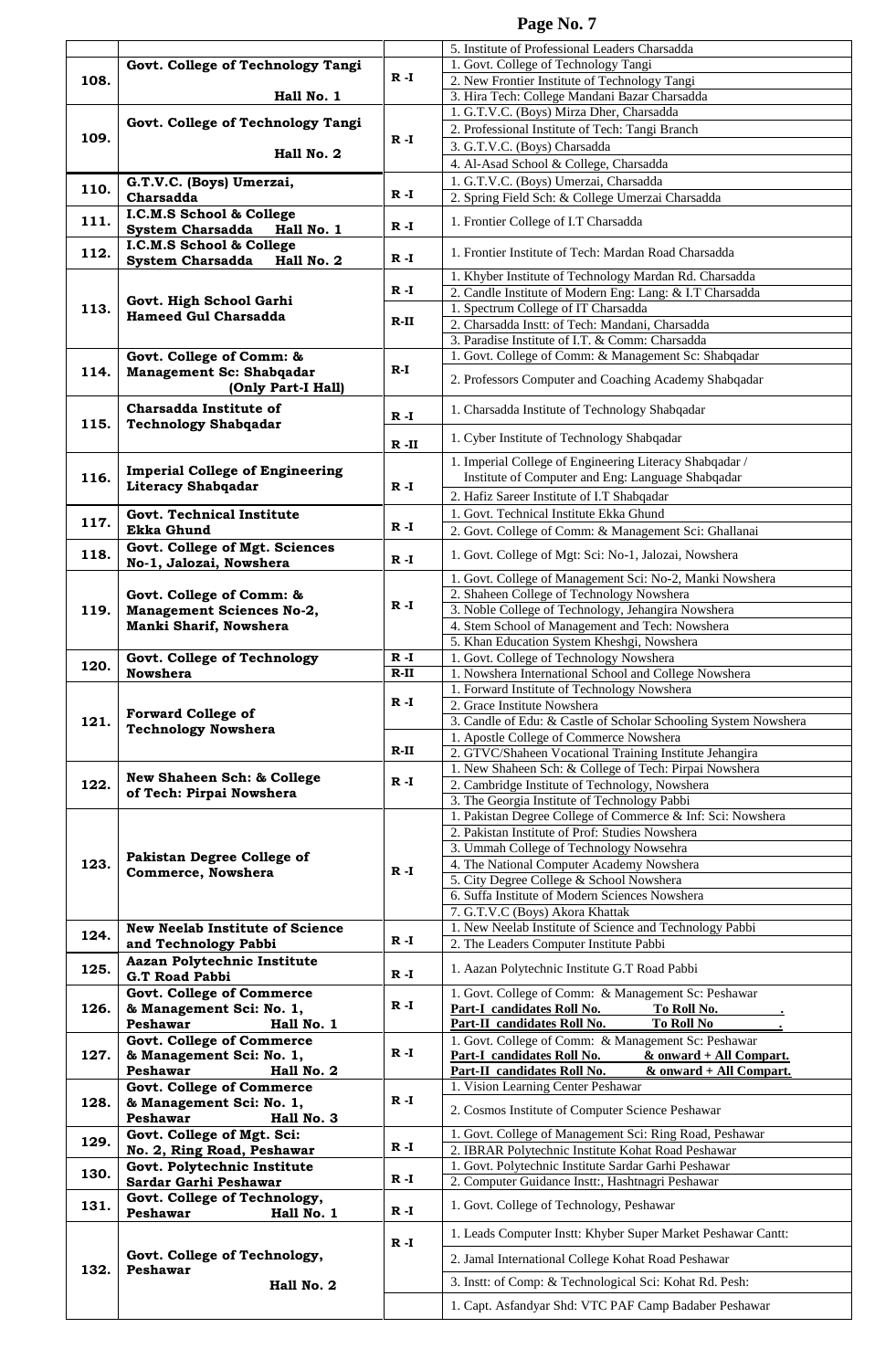|      |                                                                                                          | $R-II$  | 2. Muslim Computer & Eng: Lang: Academy, Peshawar                                                                        |
|------|----------------------------------------------------------------------------------------------------------|---------|--------------------------------------------------------------------------------------------------------------------------|
|      |                                                                                                          | $R - I$ | 1. Govt. Technical and Voc: Center Gulbahar Peshawar                                                                     |
|      |                                                                                                          |         | 1. Oxford Institute of Technology Peshawar                                                                               |
|      | Govt. Technical Vocational                                                                               |         | 2. Imam Abu Hanifa Colg: of Arabic Lang: & Islamic Stu: Pesh:                                                            |
| 133. | Center (Boys) Gulbahar,<br>Peshawar                                                                      |         | 3. The Appellate Computer Centre Peshawar                                                                                |
|      |                                                                                                          | $R$ -II | 4. Bravo Professional Computer College Peshawar                                                                          |
|      |                                                                                                          |         | 5. Oxford Instt: Of Eng: Lang: & Comp: Tech: Peshawar                                                                    |
| 134. | Govt. Commerce College for<br>Women Dalazak Road Peshawar                                                | $R-I$   | 1. Govt. Commerce College for Women Dalazak Road Peshawar                                                                |
|      | Barki College System, Faqirabad                                                                          |         | 1. Barki College System, Faqirabad Peshawar                                                                              |
| 135. | Peshawar                                                                                                 | $R - I$ | 2. UK Institute of Comp: Sci: & Eng: Language: Peshawar<br>3. Subhash Educational Complex Hashtnagri Peshawar            |
|      |                                                                                                          |         | 1. The Muslim College of Commerce No-1, Peshawar                                                                         |
|      |                                                                                                          |         | 2. Professional College of Commerce Peshawar                                                                             |
|      |                                                                                                          |         | 3. BAB-Al-Madina Inst of Medi: Sci. & Hospital Pesh                                                                      |
| 136. | The Muslim College of Commerce<br>& Management Peshawar                                                  | $R - I$ | 4. Al-Qalam College System Peshawar                                                                                      |
|      |                                                                                                          |         | 5. The Muslim College of Commerce No-2, Peshawar                                                                         |
|      |                                                                                                          |         | 6. Arqam Degree College Faqirabad Peshawar                                                                               |
|      |                                                                                                          |         | 7. Modern Institute Of Tech: Charsadda Road Peshawar                                                                     |
| 137. | Peshawar Institute of Technology,<br>Peshawar                                                            | $R - I$ | 1. Peshawar College of Comp: Sci: Hashtnagari, Peshawar                                                                  |
|      |                                                                                                          | $R-II$  | 1. Peshawar Institute of Technology Peshawar                                                                             |
|      | <b>Islamia Degree College of</b>                                                                         |         | 1. Aptech Computer Institute Peshawar                                                                                    |
| 138. | <b>Commerce Faqirabad Peshawar</b>                                                                       | $R - I$ | 2. Islamia Degree College of Commerce Faqirabad Peshawar                                                                 |
|      |                                                                                                          |         | 1. Aptech Computer Institute Peshawar                                                                                    |
|      |                                                                                                          | R -II   | 1. Jinnah Islamia College of Commerce Peshawar                                                                           |
|      | Jinnah Islamia College of<br><b>Commerce Peshawar</b>                                                    | $R - I$ | 2. The Professional Institute of I.T. Peshawar                                                                           |
| 139. |                                                                                                          |         | 1. The Professional Institute of I.T. Peshawar                                                                           |
|      |                                                                                                          | $R-II$  |                                                                                                                          |
| 140. | Leeds College of Science, Near<br>Arbab Niaz Stad: Pesh                                                  | $R - I$ | 1. Leeds College of Science, Near Arbab Niaz Stad: Pesh<br>2. The University of Spoken Eng: & Comp: Arbab Niaz Std: Pesh |
|      |                                                                                                          |         | 1. PIEMS College System Arbab Niaz Stadium, Peshawar                                                                     |
|      | PIEMS College System Arbab Niaz<br>Stadium, Peshawar                                                     | $R - I$ | 2. Frontier Vision Organization Gulbahar, Peshawar                                                                       |
| 141. |                                                                                                          |         | 3. Communix Institute of I.T. Peshawar                                                                                   |
|      |                                                                                                          |         | 4. Peshawar City Instt: of Modern Sciences Peshawar                                                                      |
|      | Micro Computer and Eng: Lang:<br><b>Centre Badhber Peshawar</b>                                          |         | 1. Micro Computer and Eng: Lang: Centre Badhber Pesh                                                                     |
| 142. |                                                                                                          | $R - I$ | 2. Al-Nasir Computer Badaber, Peshawar                                                                                   |
|      |                                                                                                          |         | 1. Zeb Institute of I.T. Mattani, Peshawar                                                                               |
| 143. | Islamic Public Model High School<br>Mattani, Peshawar                                                    |         | 2. Fazilia Academy & Voc: Training Centre Peshawar                                                                       |
|      |                                                                                                          | $R - I$ | 3. FATA I.T Academy Darra Adam Khel FR Kohat                                                                             |
| 144. | The American Eng: Language                                                                               | $R - I$ | 1. The American Eng: Lang: & Comp: Center Peshawar                                                                       |
|      | & Comp: Center Nothia, Peshawar                                                                          |         | Part-I candidates Roll No.<br>Tо<br>1. The American Eng: Lang: & Comp: Center Pesh: (only P-I)                           |
|      | Govt. Shaheed Sahiban High<br>School Nouthia Qadeem Peshawar<br>Cantt:                                   | $R - I$ | Part-I candidates Roll No.<br>$&$ onward + All Compart.                                                                  |
| 145. |                                                                                                          |         | 2. Farabi Degree College Peshawar                                                                                        |
|      |                                                                                                          |         | 3. Dr. Rasool Institute of Sci: & Tech: Peshawar                                                                         |
|      |                                                                                                          |         | 4. Xpert I.T Solution and Training Peshawar                                                                              |
|      | CECOS Data Institute, Peshawar                                                                           |         | 1. CECOS Data Institute, Peshawar                                                                                        |
|      |                                                                                                          |         | 2. Haris Computer Institute Peshawar Saddar<br>3. Emirates Instt: of Engineering and Tech: Pesh:                         |
| 146. |                                                                                                          |         | 4. HEFA Foundation Instt: of Learning & Motivation Peshawar                                                              |
|      |                                                                                                          | $R-I$   | 5. Ahmad Medical Instt: Peshawar                                                                                         |
|      |                                                                                                          |         | 6. Community Development Center Peshawar                                                                                 |
|      | <b>IEMS Education System Swati</b><br><b>Patak Peshawar Cantt:</b><br><b>Warsak Instt: of Technology</b> |         | 1. IEMS Edu: Sys: Swati Patak Peshawar Cantt:                                                                            |
| 147. |                                                                                                          |         | 2. Peshawar College & Coaching Academy Bara Line Pesh<br>3. Smart Learning Academy Peshawar Cantt:                       |
|      |                                                                                                          | $R - I$ | 4. Pearl College of Commerce & Technology Peshawar                                                                       |
|      |                                                                                                          |         | 1. Warsak Instt: of Technology Warsak Road, Peshawar                                                                     |
| 148. | <b>Warsak Road, Peshawar</b>                                                                             | $R - I$ | 2. Noble College, Warsak Road, Peshawar                                                                                  |
|      |                                                                                                          |         |                                                                                                                          |
| 149. | <b>Capital College of Technology</b>                                                                     | $R - I$ | 1. Capital Institute of I.T & Management Sci: Peshawar                                                                   |
|      | Peshawar                                                                                                 | R-II    | 1. Capital Degree College Campus - 2, Peshawar                                                                           |
|      |                                                                                                          |         | 1. Precision System Training Centre Peshawar                                                                             |
|      |                                                                                                          |         | 2. Sci Tech/Inspire Instt: Shaheen Town Peshawar                                                                         |
|      | <b>Precision System Training Centre</b>                                                                  | $R - I$ | 3. Scientific Skill Trng Instt:, Arbab Road Pesh:                                                                        |
|      | <b>University Road Peshawar</b>                                                                          |         | 4. National College of Mgt: Sci: Arbab Rd. Pesh:                                                                         |
| 150. |                                                                                                          |         | 5. Sanayee Instt: of Computer & Mgt. Sci: Pesh:<br>/ Kabul Eng: Lang: & Comp: Center Peshawar                            |
|      |                                                                                                          |         | 6. I.T. Alrounder Institute Peshawar                                                                                     |
|      |                                                                                                          |         | 7. NCS College System Peshawar                                                                                           |
|      |                                                                                                          |         | 8. Stems Education System Peshawar                                                                                       |
|      |                                                                                                          |         | 1. Brains Post Graduate College of I.T Peshawar                                                                          |
|      |                                                                                                          | $R - I$ | 2. Govt. College of Commerce (W) Peshawar                                                                                |
| 151. | <b>Brains Post Graduate College of</b><br><b>Information Technology Peshawar</b>                         |         |                                                                                                                          |
|      |                                                                                                          |         | 3. Excel Learners Academy, Arbab Road Peshawar                                                                           |
|      |                                                                                                          |         | 4. Global College of Technology University Road Pesh:                                                                    |